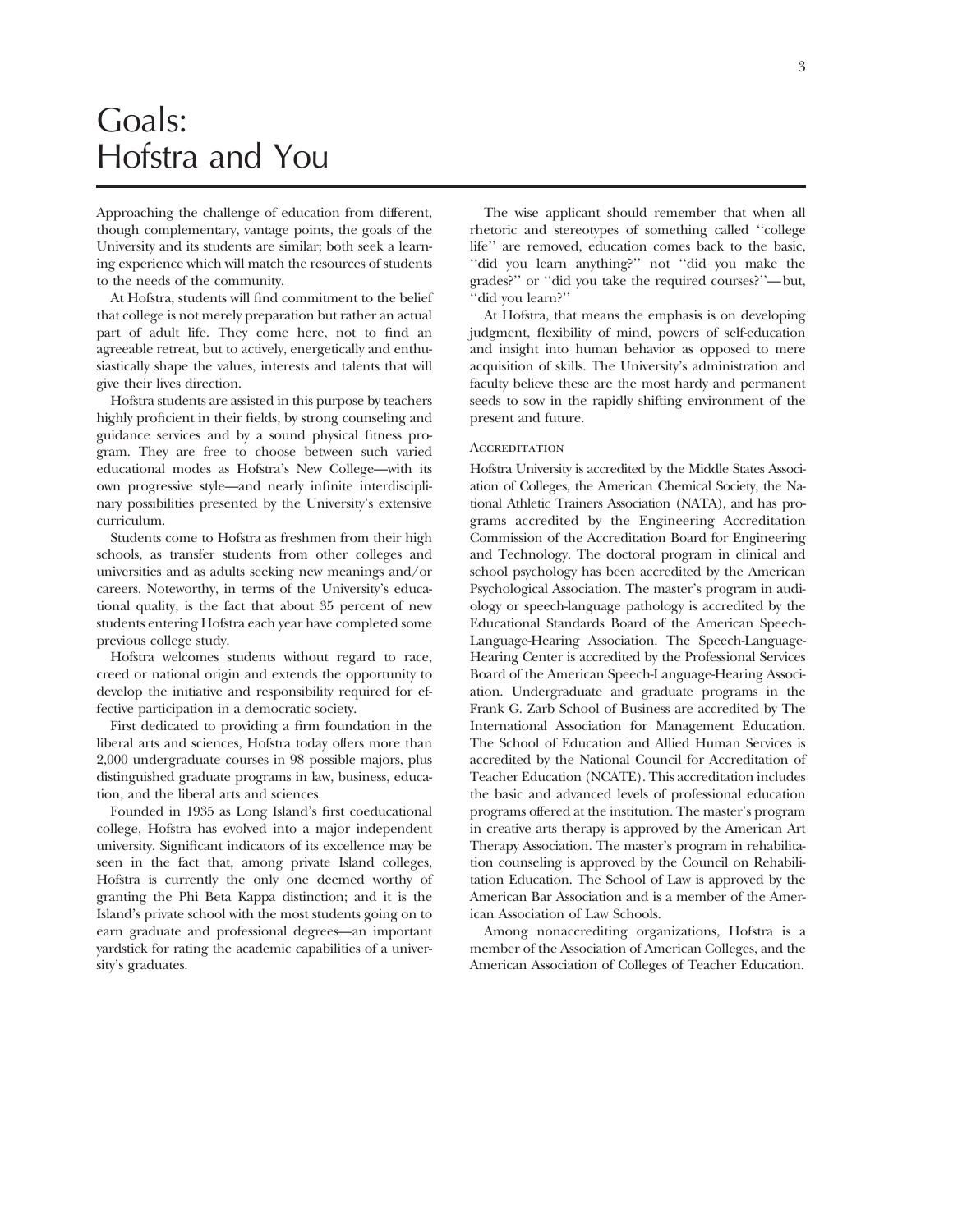# Table of **Contents**

- 3 Goals: Hofstra and You
- 6 Board of Trustees
- 7 Hofstra at a Glance
- 9 Academic Organization Instructional Areas Hofstra College of Liberal Arts and Sciences New College Frank G. Zarb School of Business School of Communication School of Education and Allied Human Services School of Law School for University Studies University Advisement Full-Time Study Part-Time Study January Session Summer Sessions University College for Continuing Education Alumni Relations
- 14 Facilities and Services Student Services and Facilities Educational Services Cultural Resources
- 25 TUITION AND FEES
- 27 Financial Aid
- 46 General University Information Policy on Academic Honesty Some Definitions Liberal Arts Courses Course Numbering System
- 50 Undergraduate Admission Freshman Admission Full-Time Study Part-Time Study Transfer Admission Readmission
- 55 Undergraduate Programs Associate in Applied Science Program Bachelor's Programs Undergraduate Grades Academic Honors Honor Organizations
- 67 Graduate Admission and Programs Admission Degree Study Nonmatriculated Study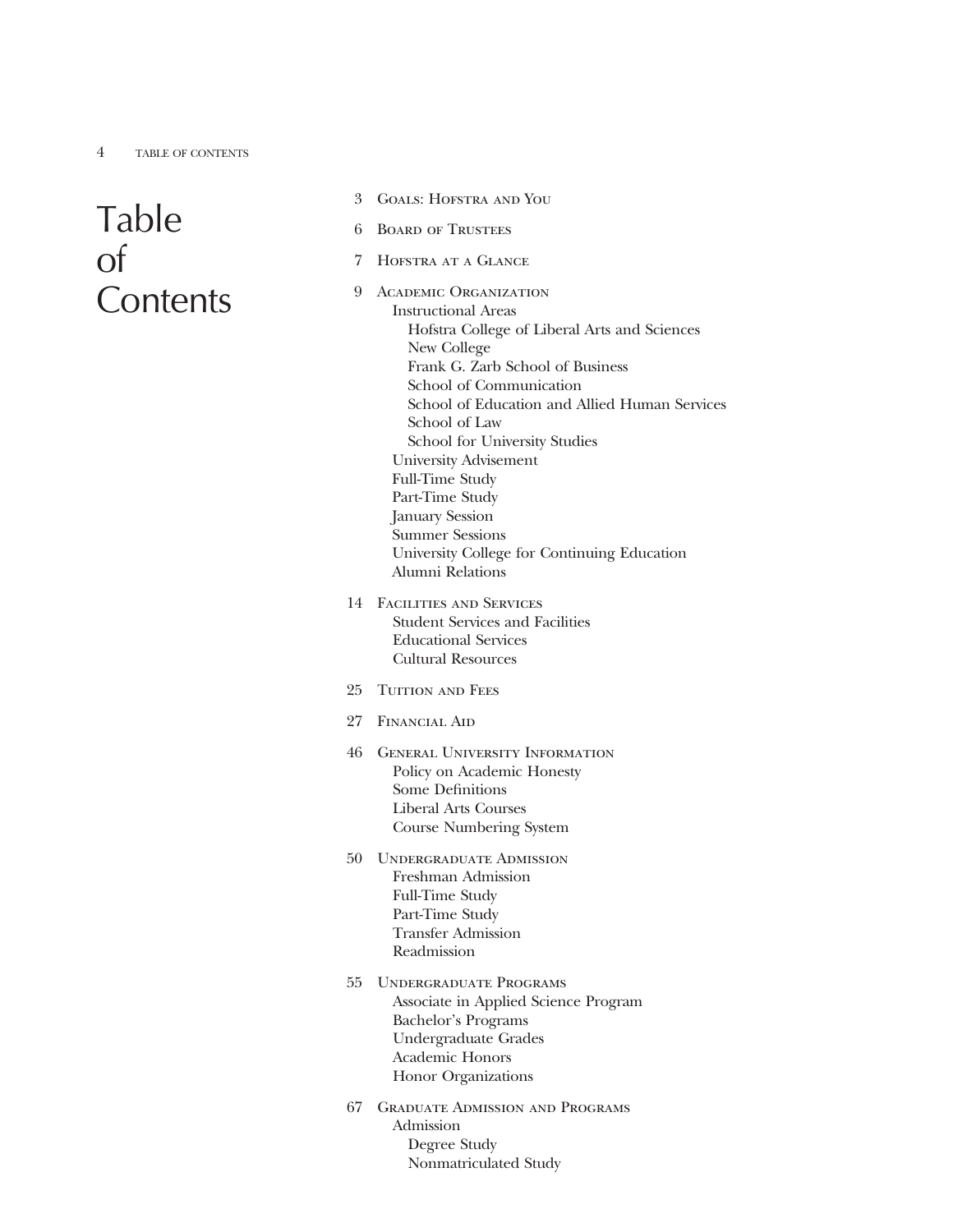- Special Nondegree Matriculation Graduate Credit By Examination Transfer of Credit Readmission Master's Programs and Advanced Study Programs Graduate Grades Honor Organizations Basic Regulations Governing Graduate Programs Doctoral Programs Basic Regulations Governing Doctoral Programs
- 75 Hofstra College of Liberal Arts and Sciences Division of the Humanities Division of the Natural Sciences, Mathematics, Engineering and Computer Sciences Division of the Social Sciences Additional Areas Core Courses Undergraduate Programs Graduate Programs Doctoral Programs
- 83 New College of Hofstra
- 96 Frank G. Zarb School of Business Undergraduate Programs Graduate Programs
- 105 School of Communication
- 110 School of Education and Allied Human Services Undergraduate Preprofessional Programs Graduate Preprofessional Programs Graduate Professional Programs
- 119 School of Law
- 120 School for University Studies
- 125 Programs and Course Descriptions (areas and departments are listed alphabetically)
- 379 Provisional Courses
- 388 Campus Map and Legend
- 390 Administrative Staff
- 398 University Senate Committees
- 400 Academic Chairs and Distinguished Professorships
- 403 Faculty Listing
- 442 New York State Education Department Inventory of Registered Programs
- 444 Index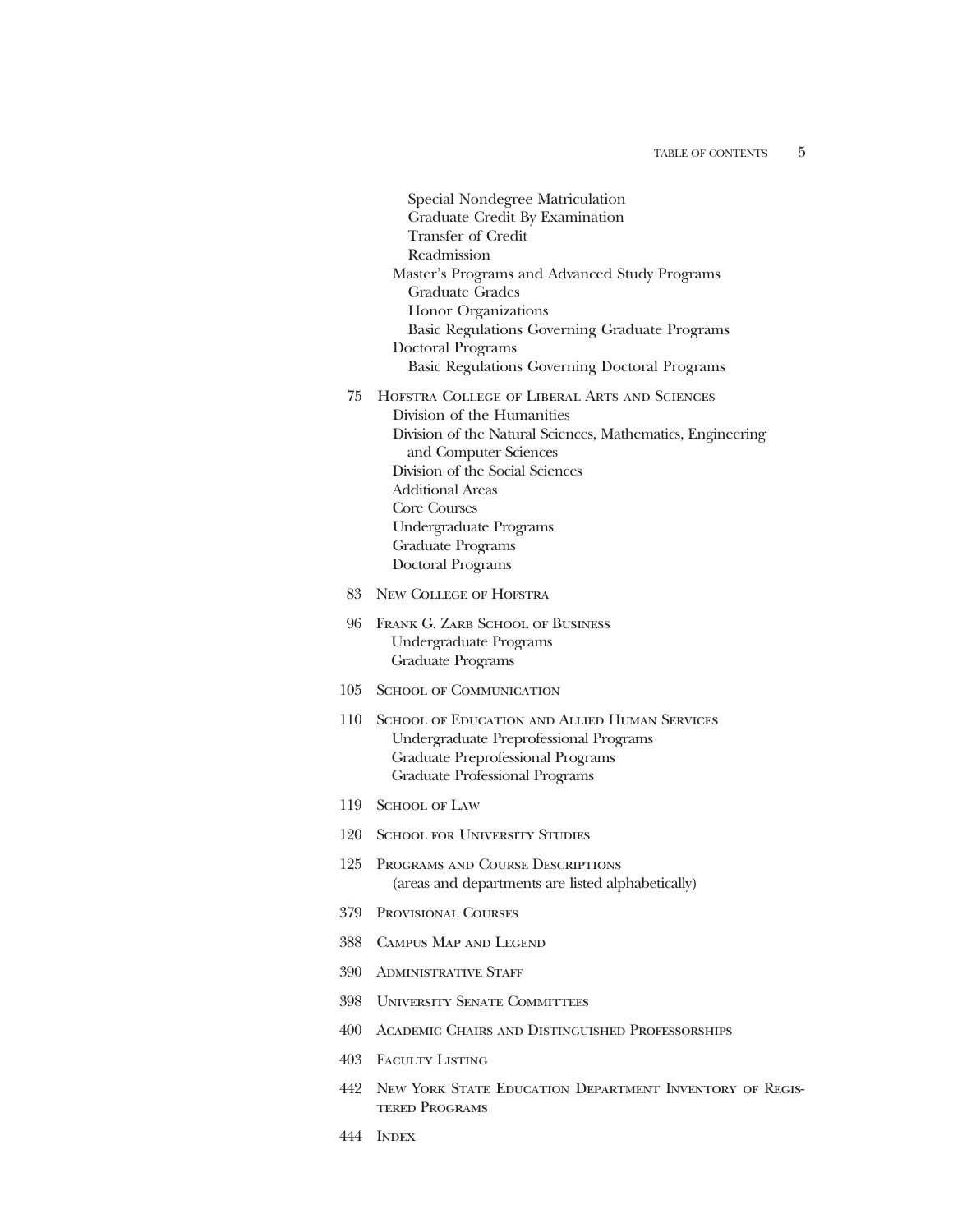## TRUSTEES OF HOFSTRA UNIVERSITY

As of December 1997

## THE OFFICERS

Helene Fortunoff, *Chairperson* John J. Conefry, Jr., *Vice Chairperson* Janis M. Meyer\*, *Vice Chairperson* James F. McCann, *Secretary* James M. Shuart\*, *President*

### THE MEMBERS

Suzanne F. Bales Alan J. Bernon\* Wilbur F. Breslin Mark Broxmeyer\* Bernadette Castro (on leave: 2/95) Emil V. Cianciulli\* (on leave: 4/90) Robert F. Dall\* Maurice A. Deane\* George G. Dempster\* *(Chairman Emeritus)* Joseph L. Dionne\* Leo A. Guthart Peter S. Kalikow\* Florence Kaufman

Walter B. Kissinger Arthur J. Kremer Karen L. Lutz David S. Mack\* Ann M. Mallouk\* Thomas H. O'Brien Barbara Patton\* Edwin C. Reed Terence E. Smolev\* Donald J. Sutherland Robert A. Tammero\* Frank G. Zarb\*

## DELEGATES

Matthew C. Sonfield, *Speaker of the Faculty* Steven R. Costenoble, *University Senate* Susan L. Martin\*, *University Senate*

Joseph D. Monticciolo, *Hofstra Advisory Board* Matthew Fuoco, *Student Government Assn.* Jeremy Gussick, *Student Government Assn.* Harriet S. Serota\*, *Alumni Organization*

James Harper Marshall\*, *President Emeritus* Robert E. Brockway\*, *Trustee Emeritus* John S. DeJose\*, *Trustee Emeritus* Bernard Fixler\*, *Trustee Emeritus* Raymond French, *Trustee Emeritus* Milton M. Gardner, M.D., *Trustee Emeritus* Allan T. Gittleson, *Chairman Emeritus*

Jeannette Hosler, *Trustee Emerita* Gerald Light, *Trustee Emeritus* Mary T. Martin, *Trustee Emerita* Donald A. Petrie\*, *Trustee Emeritus* Arnold A. Saltzman, *Trustee Emeritus* Norman R. Tengstrom\*, *Trustee Emeritus*

6